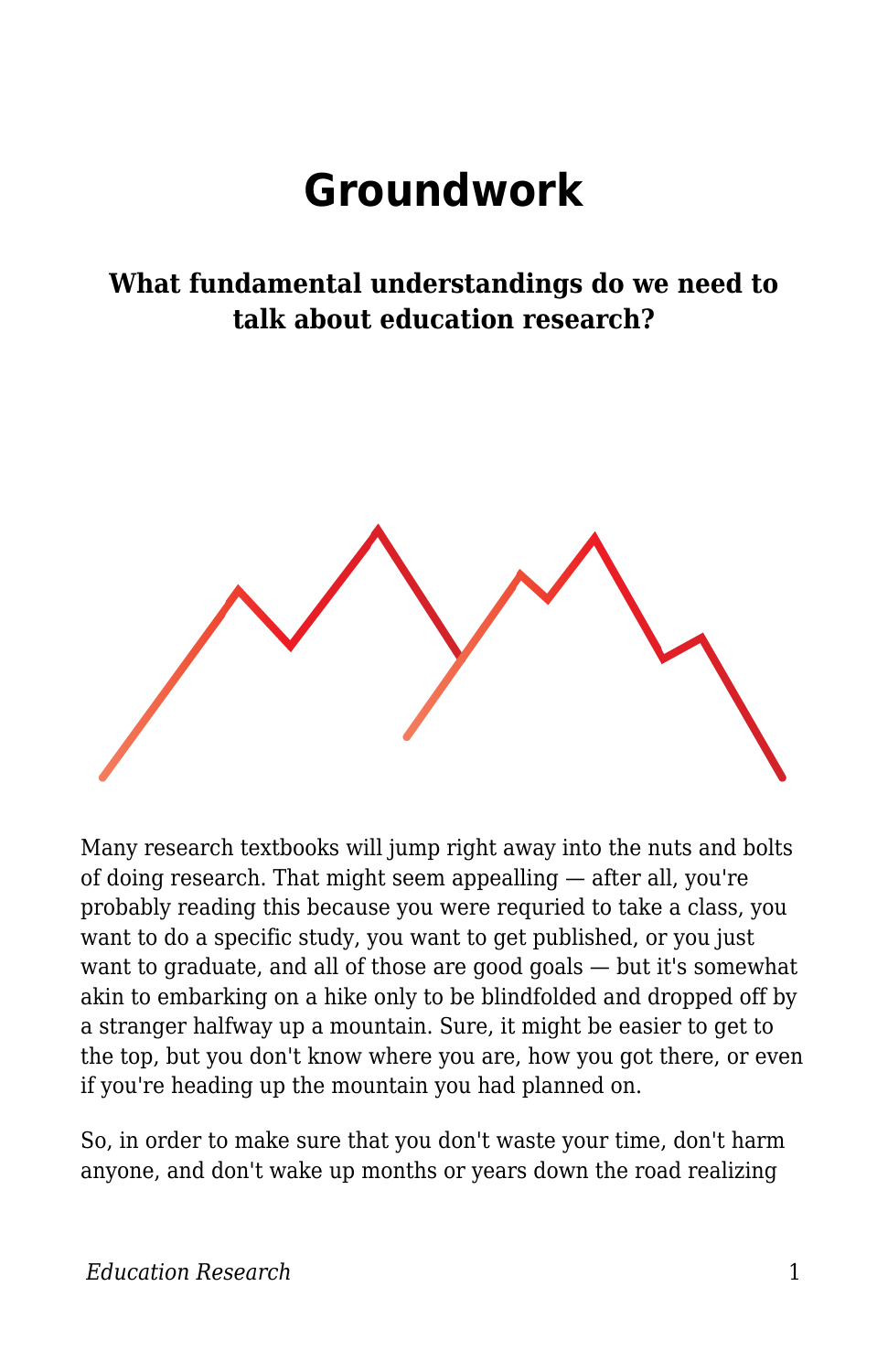that you have been short-sighted, misdirected, or unaware in your research, I think it's important for us to lay some groundwork first in a few key areas. Let's get our bearings, identify our goals, and make sure that we're getting there together.

In this section, we'll explore some fundamental aspects of research that may initially seem basic but are nonetheless essential to uncover in a thoughtful manner. This includes such topics as what is the [nature of knowledge](https://edtechbooks.org/education_research/knowing), what constitutes [ethical behavior,](https://edtechbooks.org/education_research/ethics) and what [socioeconomic factors have influenced education research throughout](https://edtechbooks.org/education_research/influences) [history](https://edtechbooks.org/education_research/influences) and even today. I'll approach each of these (and other) topics in a fairly cursory manner but will do so to operationalize important terms and concepts that will be used throughout the rest of the book. I will then close this section with some structured guidance on how to select a [research problem](https://edtechbooks.org/education_research/problems) and how to write effective [research](https://edtechbooks.org/education_research/questions) [questions,](https://edtechbooks.org/education_research/questions) both of which are essential for moving forward with a study.

By going through this process, I hope to spark a desire in you to be self-aware and to grapple with some of these deeper issues in your work (such as the ethics of what we do) so that you will help encourage the field toward becoming more critical of our assumptions and thoughtful about our impacts on the world.

No one wants to slow you down. If you want to do research, then let's get you doing research as soon as possible. But an ounce of prevention is worth a pound of cure, and by laying just a bit of groundwork here at the outset, my hope is that you can approach your research in a more reflective manner from day one and avoid some of the pitfalls that even seasoned researchers occassionally fall into.

## **Section Contents**